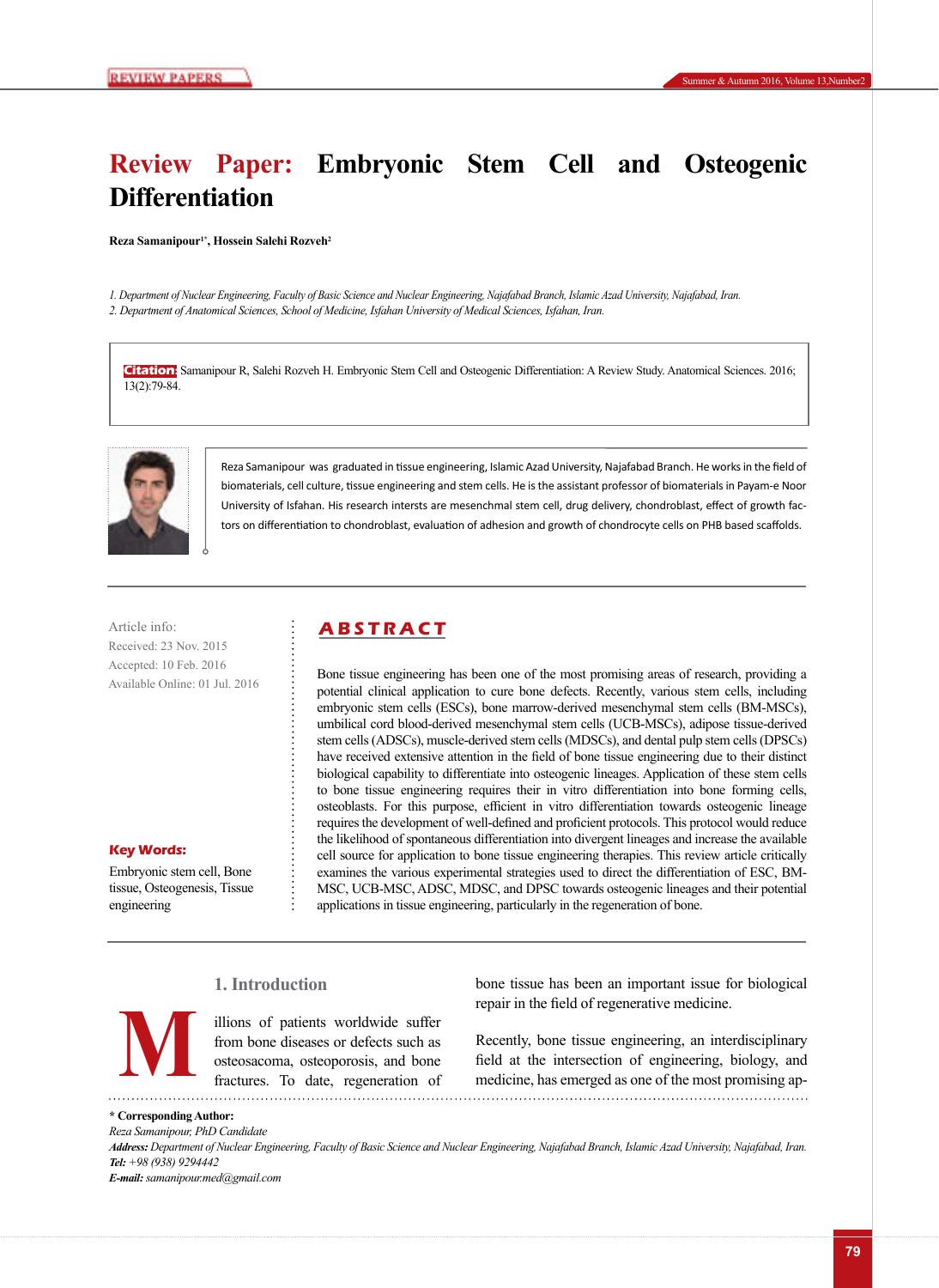proaches to develop biological bone substitutes that restore, maintain, or improve bone tissue function. Regarding the aging population and shortage of donor tissues, various stem cells are considered as potential sources for bone tissue engineering [\[1\]](#page-3-0) [\(Figure 1\).](#page-1-0) Recently, manipulation of culture conditions has been researche[d \[2\]](#page-3-1) for directing the differentiation of various stem cells such as embryonic stem cells (ESCs), bone marrow (BM)-derived or umbilical cord blood (UCB)-derived mesenchymal stem cells (MSCs), adipose tissue-derived stem cells (ADSCs), muscle-derived stem cells (MDSCs), and dental pulp stem cells (DPSCs) to form bone-forming cells.

In addition, these stem cells have been used to generate three dimensional (3D) biological bone constructs in a suitable biomaterial and cultivation system. In this review, we summarize recent culture strategies for osteogenic differentiation of ESCs, BM-MSCs, UCB-MSCs, ADSCs, MDSCs, and DPSCs and their application to bone tissue engineering [\[3\]](#page-3-2).

### **2. Discussion**

The first derivation of a pluripotent mouse ESC line from mouse embryo was reported in 1981 [\[4\].](#page-3-3) ESCs can be derived from the inner cell mass of the blastocyst. These cells possess unlimited self-renewal activity and turn into any cell lineages [\[5\].](#page-4-0) These ESCs characteristics allow them to be among the most useful cell sources for tissue engineering and regenerative medicine. Lineage specific differentiation of ESCs can be directed under specific culture conditions and by manipulating the microenvironment [\[6\].](#page-4-1)

Recently, considerable attention has been devoted to direct ESC differentiation into osteogenic lineage. This research has highlighted the potential use of ESCs in the field of bone tissue engineering [\[7\]](#page-4-2). During in vivo embryogenesis, undifferentiated ESCs initiate early differentiation into 3 primary germ layers: ectoderm, mesoderm, and endoderm through gastrulation at an early stage of development [\[8\]](#page-4-3). Osteogenic lineage cells with bone forming capacity are derived from the somatic mesoderm or the ectomesenchymal cells of the neural crest. These are considered to be differentiated from the mesodermal progenitor cells or mesenchymal progenitor cells [\[9\].](#page-4-4)

Hence, the induction and enhancement of in vitro mesoderm formation has been the objective of numerous studies for deriving sequential differentiation of meso-



<span id="page-1-0"></span>**Figure 1.** Stem cells-based bone tissue engineering.

ANATOMICAL SCIENCES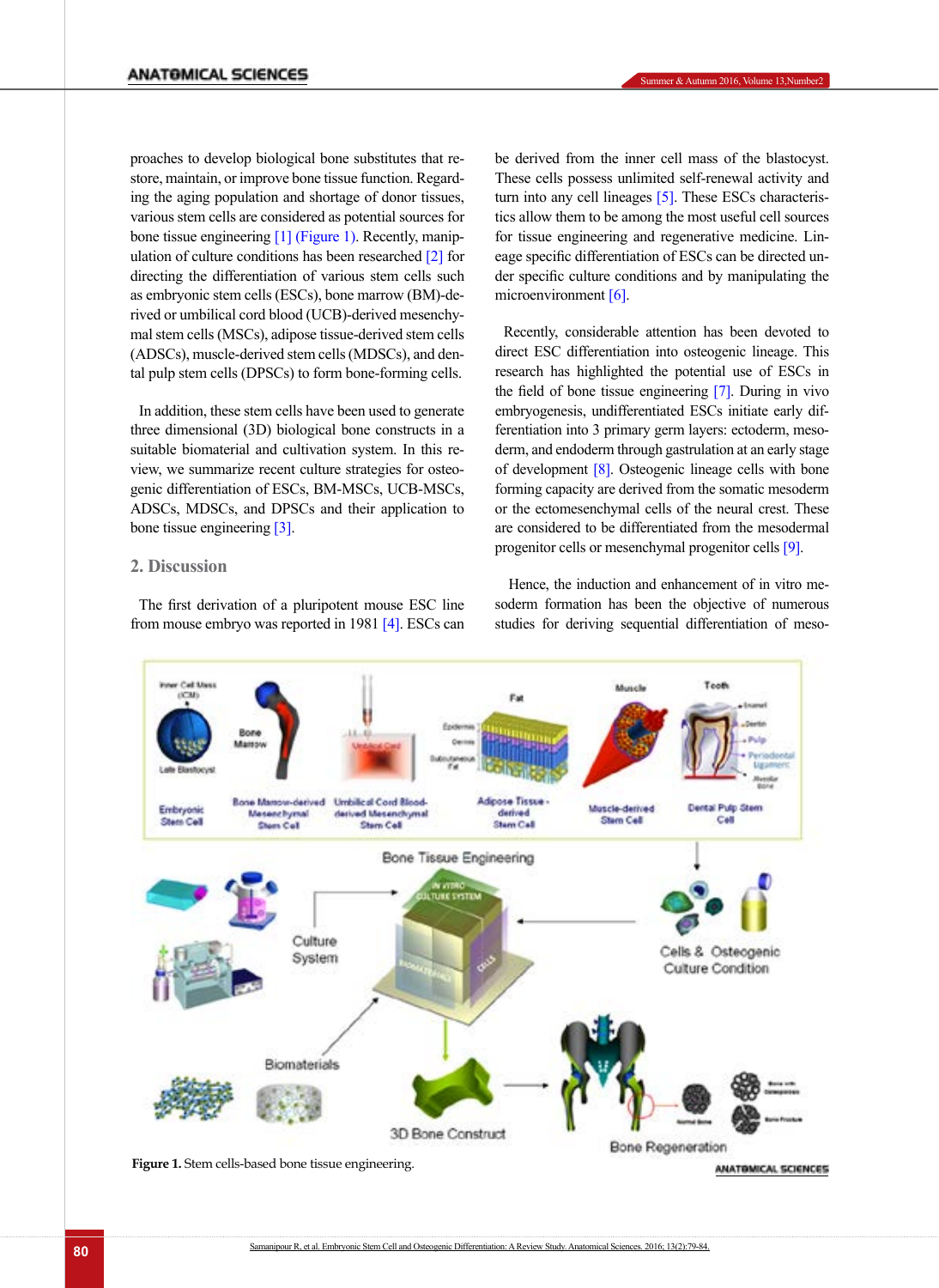

<span id="page-2-0"></span>Figure 2. Culture strategy for osteogenic differentiation of ESCs.

ANATOMICAL SCIENCES

dermal lineage cells such as osteoblasts, chondrocytes, cardiomyocytes, and so on  $[10]$ . In vitro differentiation of ESCs can be induced by removal of the feeder cell layer or the leukemia inhibitory factor (LIF) in the case of murine ESCs, which simultaneously causes the formation of 3D cell aggregates known as "embryoid bodies" (EBs) [\[11\].](#page-4-6)

 During in vitro EB formation, ESCs enter a similar differentiation pathway similar to in vivo early development [\[28\]](#page-4-7). These cell groups display regional specific differentiation into derivatives of the 3 germ layers: me-soderm, ectoderm, and endoderm [\[12\].](#page-4-8) The majority of current approaches for in vitro osteogenic differentiation employ EB formation, which results in spontaneous mesoderm formation as a prerequisite for terminal differentiation toward osteogenic lineages [\(Figure 2\)](#page-2-0).

After EB formation, EBs or dissociated single cells from EBs are replaced onto tissue culture plates, and a number of molecules have been applied to induce in vitro osteogenic lineage differentiation from spontaneously formed mesoderm within EBs [\[13\]](#page-4-9). For instance, addition of supplements such as β-glycerophosphate, ascorbic acid,

dexamethasone, retinoic acid, and 1,25-hydroxy vitamin D3 will result in increased differentiation of ESCs along the osteogenic pathway [\[14\]](#page-4-10). Furthermore, peptide or extracellular matrix (ECM) components such as leucinerich amelogenin peptide and fibronectin induces osteogenic differentiation of mouse ESCs or human ESC-derived MSCs. This differentiation has been characterized by distinct osteogenic gene expression profiles, mineralization activity, and animal studies [\[15\]](#page-4-11).

In other approaches, there has been a great deal of research dealing with the enhancement of mesoderm formation to achieve more precursor cells. This objective has been accomplished by co-culture with hepatic cells or by the use of conditioned medium from hepatic cells  $[16]$ .

This principle operates on the fact that the visceral endoderm plays an important role in inducing mesoderm formation during in vivo gastrulation [\[17\],](#page-4-13) and hepatic cells are known to be very similar with visceral endoderm in their biological function [\[1\]](#page-3-0). Furthermore, culturing ESCs in human hepatocarcinoma cell line (HepG2)-derived conditioned medium enhances meso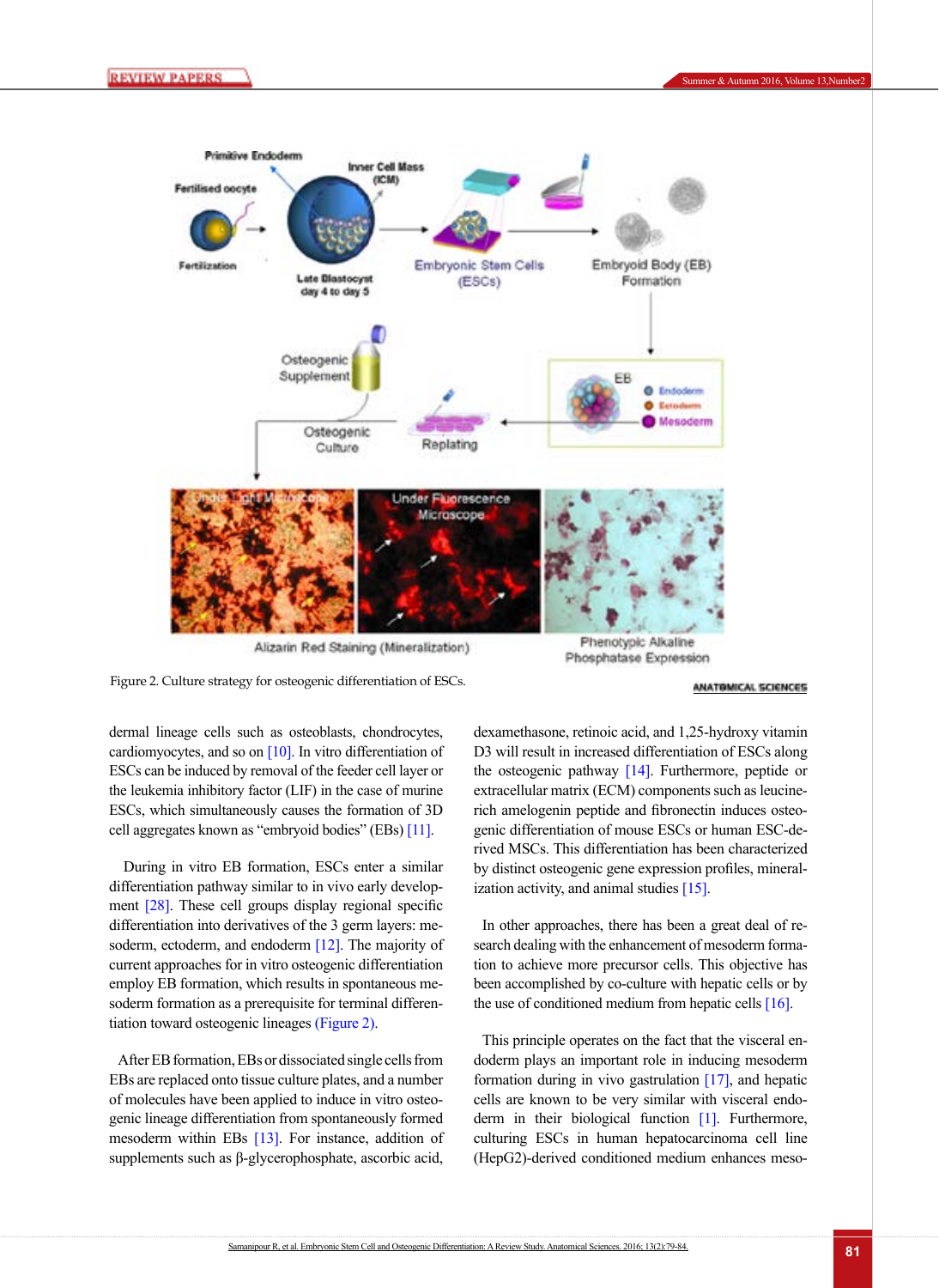derm formation, thus resulting in increased osteogenic differentiation in the presence of osteogenic supplements such as β-glycerophosphate, ascorbic acid, and dexamethasone [\[19\]](#page-4-14). Also, the limited control of lineage specific differentiation of ESCs within EBs, caused by the spontaneous formation of all 3 germ layers due to unknown mechanism(s)  $[20]$ , might produce a limited yield of the cell type of interest. This demands simpler, more efficient, and convenient culture strategies by bypassing EB formation.

 Recent reports have demonstrated that the direct differentiation of ESCs into osteogenic lineage cells was possible without EB formation by plating ESCs or HepG2 conditioned medium-treated ESCs directly onto tissue culture plates as a single cell suspension and by culturing them in the presence of β-glycerophosphate, ascorbic acid, and dexamethasone  $[20]$ . According to these findings, this may be a good culture strategy for applying functional ESC-derived osteogenic cells effectively to bone tissue engineering.

#### **3. Conclusion**

Based on extensive research on in vitro osteogenic differentiation of ESCs, they have shown great potential for bone tissue regeneration in combination with 3D polymeric scaffolds and appropriate culture systems.

 Recently, a comparative study reported that the expression of osteogenic markers such as alkaline phosphatase and osteocalcin were enhanced highly in human ESC culture on 3D poly(lactide-co-glycolide) (PLGA) scaffolds in comparison with the same cells cultured on a 2D culture plate. In addition, nanofibrous structures, made of poly(l-lactic acid) (PLLA), influence favorably the osteogenic differentiation of ESCs both in 2D and 3D culture systems [\[21\]](#page-4-16).

 To date, various 3D scaffolds have been used for the formation of ESC-based 3D bone tissue-like constructs. For instance, self-assembling peptides made of commercially available peptides [\[22\]](#page-4-17) were used to encapsulate ESC-derived EBs and the entrapped EBs within these hydrogels differentiated into osteoblast-like cells. At the final stages, these cells form mineralized bone-like tissues [\[24\]](#page-4-18).

 Another approach for ESC-based 3D bone tissue generation was to develop bone morphogenic protein (BMP)-inoculated 3D scaffolds, composed of PLGA and hydroxyapatite, as an ESC-derived osteoblasts delivery vehicle for generating bone-like tissue in vivo.

blasts was achieved in studies involving subcutaneous

implantation into immune deficient mice [\[25\]](#page-4-19).

Besides 3D culture systems, bioreactor culture systems have also been recently applied to fabricate in vitro 3D bone-like tissue constructs by enhancing the mass transport of nutrients and providing a suspension culture environment [\[26\]](#page-4-20), which facilitates 3D tissue formation. Finally, 3D bone-like tissue could be generated by culturing alginate-encapsulated mESCs or alginate-encapsulated mESCs on bioactive glass within a high aspect ratio vessel (HARV) bioreactor [\[27\].](#page-4-21)

These findings have significant implications as well as potential applications for bone tissue engineering where ESCs can be used for the fabrication of tissue-engineered bone in vitro.

### **Acknowledgements**

The current research hasn't received any financial support.

#### **Conflicts of Interests**

The authors declared no conflict of interest.

#### **References**

- <span id="page-3-0"></span>[1] Hwang YS, Randle WL, Bielby R, Polak JM, Mantalaris A. Enhanced derivation of osteogenic cells from murine embryonic stem cells after treatment with HepG2-conditioned medium and modulation of the embryoid body formation period: application to skeletal tissue engineering. Tissue Engineering. 2006; 12(6):1381-392. PMID: 16846337
- <span id="page-3-1"></span>[2] Bielby RC, Pryce RS, Hench LL, Polak JM. Enhanced derivation of osteogenic cells from murine embryonic stem cells after treatment with ionic dissolution products of 58S bioactive sol-gel glass. Tissue Engineering. 2005; 11(3-4):479- 88. doi: 10.1089/ten.2005.11.479
- <span id="page-3-2"></span>[3] Zhang J, Wang M, Cha JM, Mantalaris A. The incorporation of 70s bioactive glass to the osteogenic differentiation of murine embryonic stem cells in 3D bioreactors. Journal of Tissue Engineering and Regenerative Medicine. 2009; 3(1):63-71. doi: 10.1002/term.135
- <span id="page-3-3"></span>[4] Zhu JX, Sasano Y, Takahashi I, Mizoguchi I, Kagayama M. Temporal and spatial gene expression of major bone extracellular matrix molecules during embryonic mandibular osteogenesis in rats. Histochemical Journal. 2001; 33(1):25- 35. doi 10.1007/pl00008242